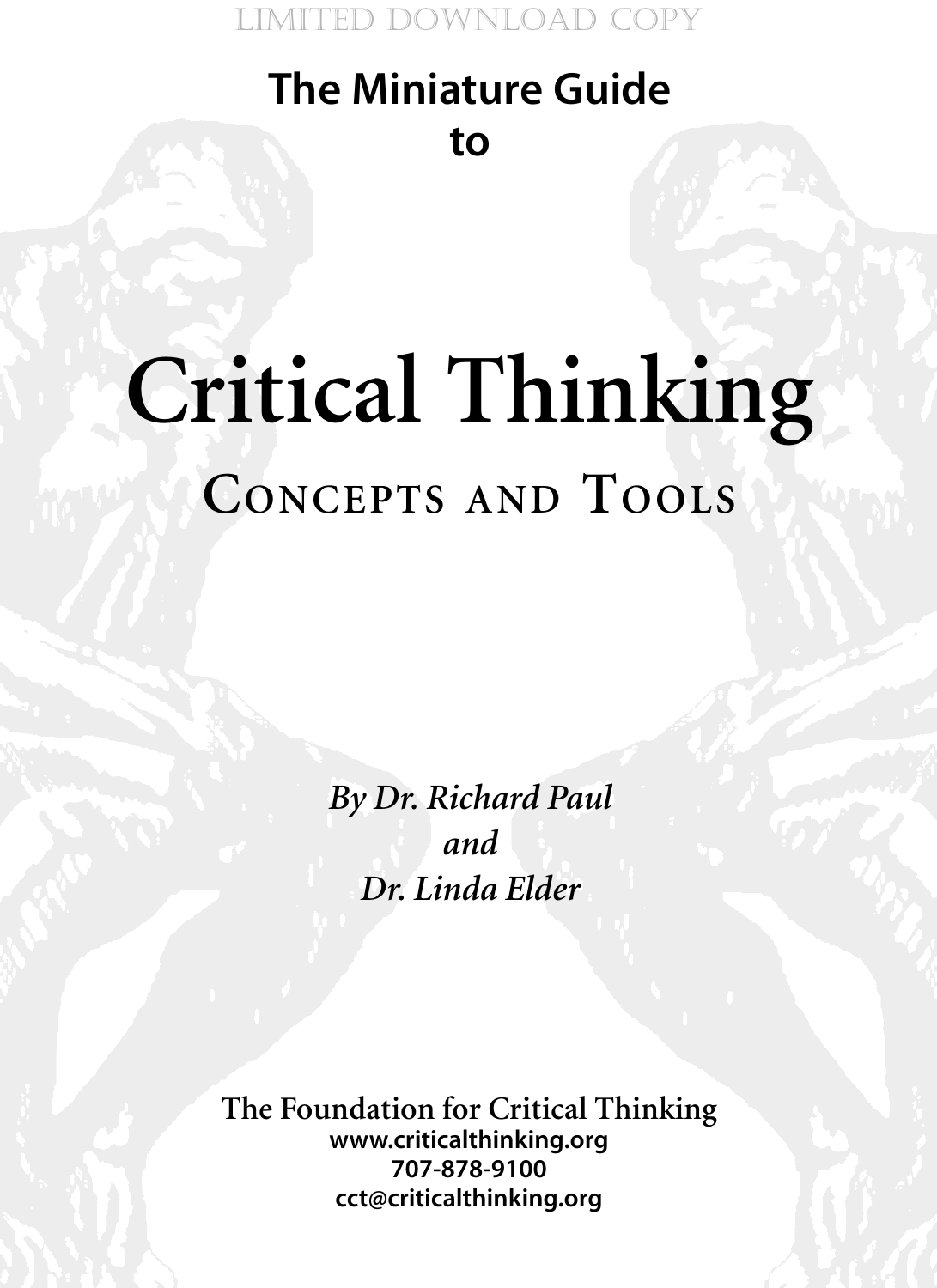#### **Why A Critical Thinking Mini-Guide?**

This miniature guide focuses on of the essence of critical thinking concepts and tools distilled into pocket size. For faculty it provides a shared concept of critical thinking. For students it is a critical thinking supplement to any textbook for any course. Faculty can use it to design instruction, assignments, and tests in any subject. Students can use it to improve their learning in any content area.

Its generic skills apply to all subjects. For example, critical thinkers are clear as to the purpose at hand and the question at issue. They question information, conclusions, and points of view. They strive to be clear, accurate, precise, and relevant. They seek to think beneath the surface, to be logical, and fair. They apply these skills to their reading and writing as well as to their speaking and listening. They apply them in history, science, math, philosophy, and the arts; in professional and personal life.

When this guide is used as a supplement to the textbook in multiple courses, students begin to perceive the usefulness of critical thinking in every domain of learning. And if their instructors provide examples of the application of the subject to daily life, students begin to see that education is a tool for improving the quality of their lives.

If you are a student using this mini-guide, get in the habit of carrying it with you to every class. Consult it frequently in analyzing and synthesizing what you are learning. Aim for deep internalization of the principles you find in it—until using them becomes second nature.

If successful, this guide will serve faculty, students, and the educational program simultaneously.

Deewike

Richard Paul Linda Elder

Juida Elder

Center for Critical Thinking Foundation for Critical Thinking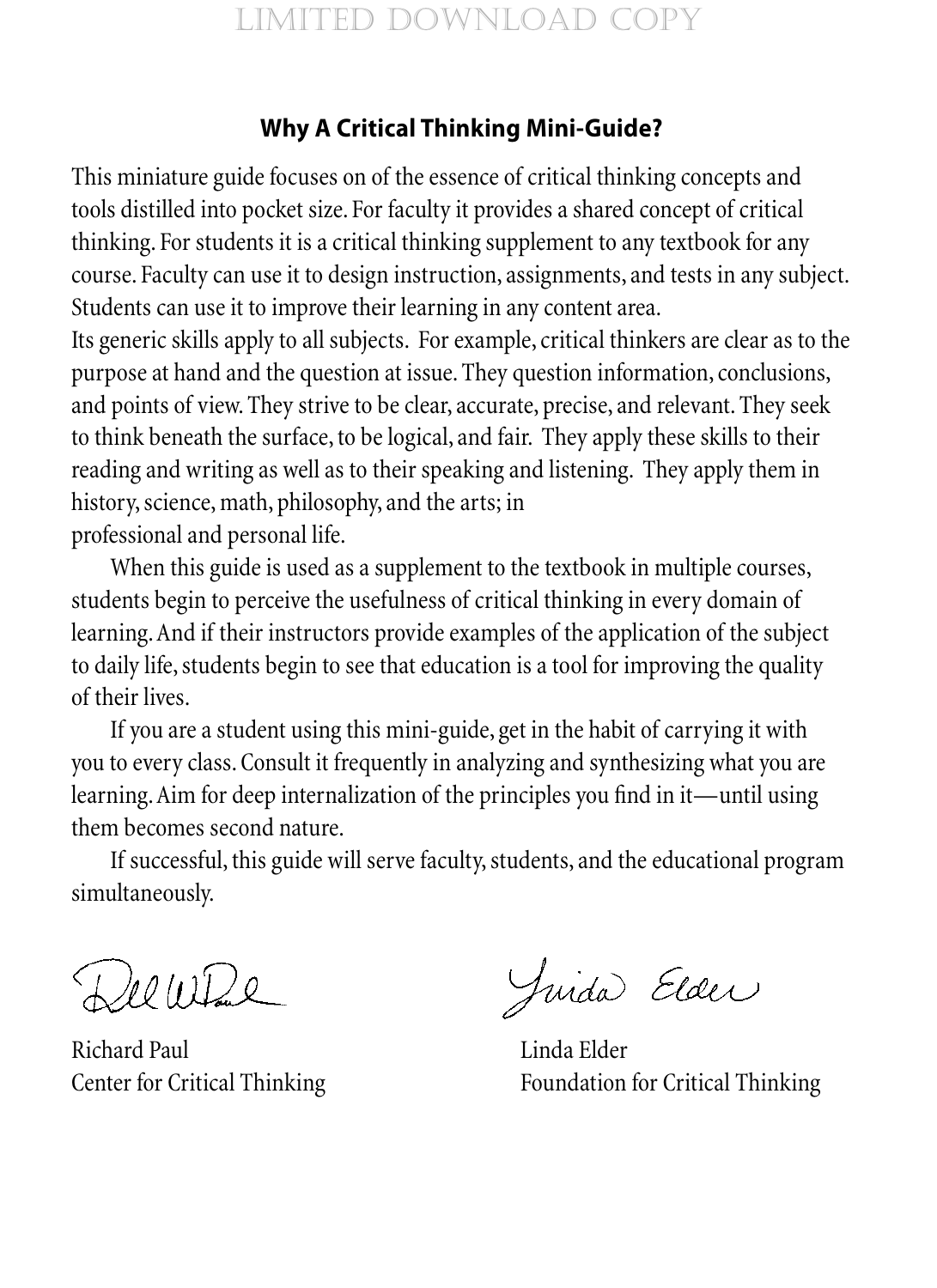### **LIMITED DOWNLOAD COPY**

#### The Miniature Guide to Critical Thinking Concepts and Tools

#### **Contents**

| Questions Using the Elements of Thought 8                        |                          |
|------------------------------------------------------------------|--------------------------|
|                                                                  |                          |
|                                                                  |                          |
| Template for Analyzing the Logic of Articles and Textbooks 13    |                          |
|                                                                  |                          |
|                                                                  |                          |
|                                                                  |                          |
|                                                                  |                          |
|                                                                  |                          |
|                                                                  |                          |
| Stages of Critical Thinking Development22                        |                          |
| <b>Fourth Edition</b><br>© 2006 Foundation for Critical Thinking | www.criticalthinking.org |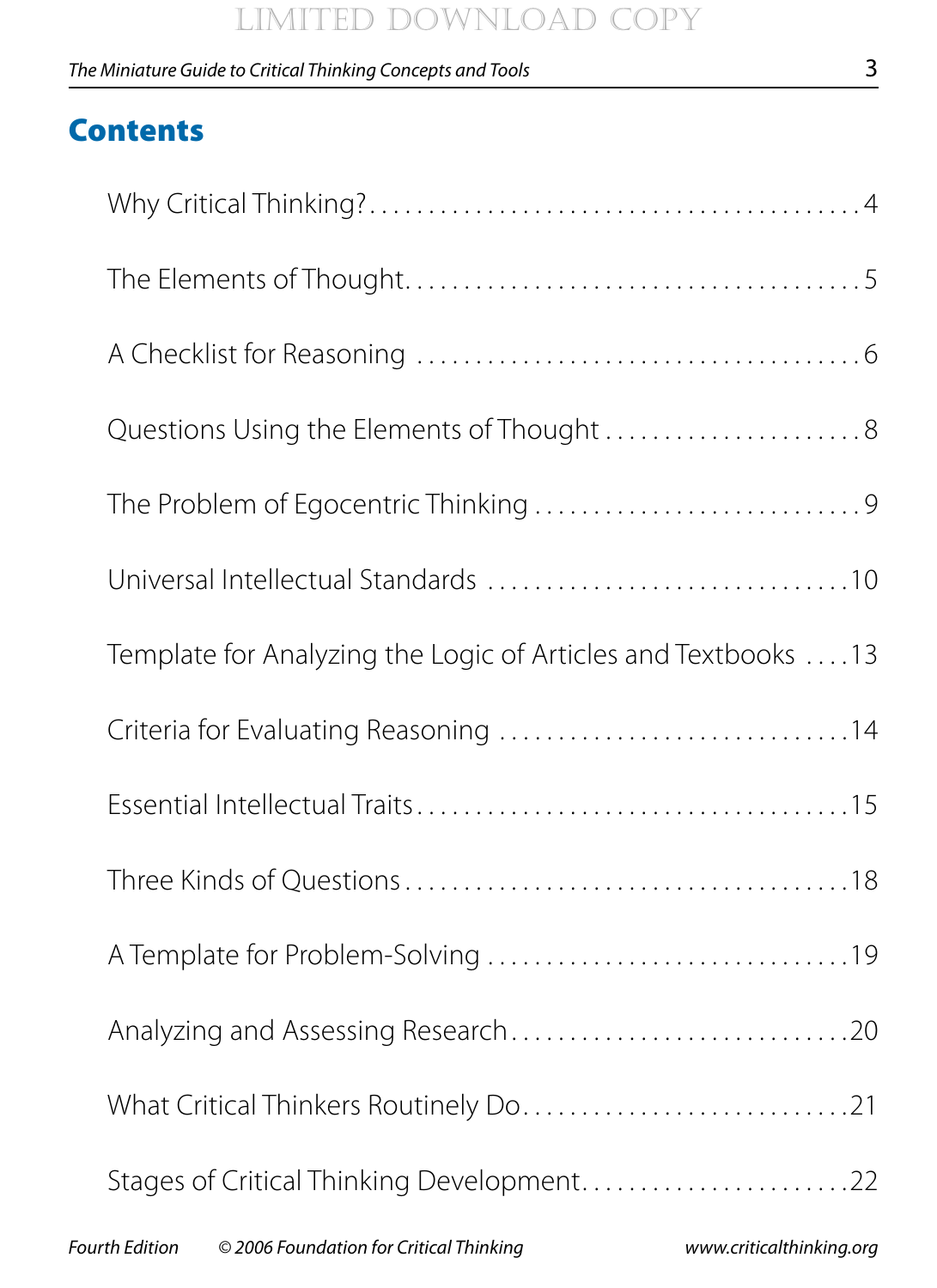# **Why Critical Thinking?**

#### **The Problem:**

Everyone thinks; it is our nature to do so. But much of our thinking, left to itself, is biased, distorted, partial, uninformed or down-right prejudiced. Yet the quality of our life and that of what we produce, make, or build depends precisely on the quality of our thought. Shoddy thinking is costly, both in money and in quality of life. Excellence in thought, however, must be systematically cultivated.

#### **A Definition:**

Critical thinking is the art of analyzing and evaluating thinking with a view to improving it.

#### **The Result:**

A well cultivated critical thinker:

- raises vital questions and problems, formulating them clearly and precisely;
- gathers and assesses relevant information, using abstract ideas to interpret it effectively;
- comes to well-reasoned conclusions and solutions, testing them against relevant criteria and standards;
- thinks openmindedly within alternative systems of thought, recognizing and assessing, as need be, their assumptions, implications, and practical consequences; and
- communicates effectively with others in figuring out solutions to complex problems.

Critical thinking is, in short, self-directed, self-disciplined, self-monitored, and self-corrective thinking. It requires rigorous standards of excellence and mindful command of their use. It entails effective communication and problem solving abilities and a commitment to overcome our native egocentrism and sociocentrism.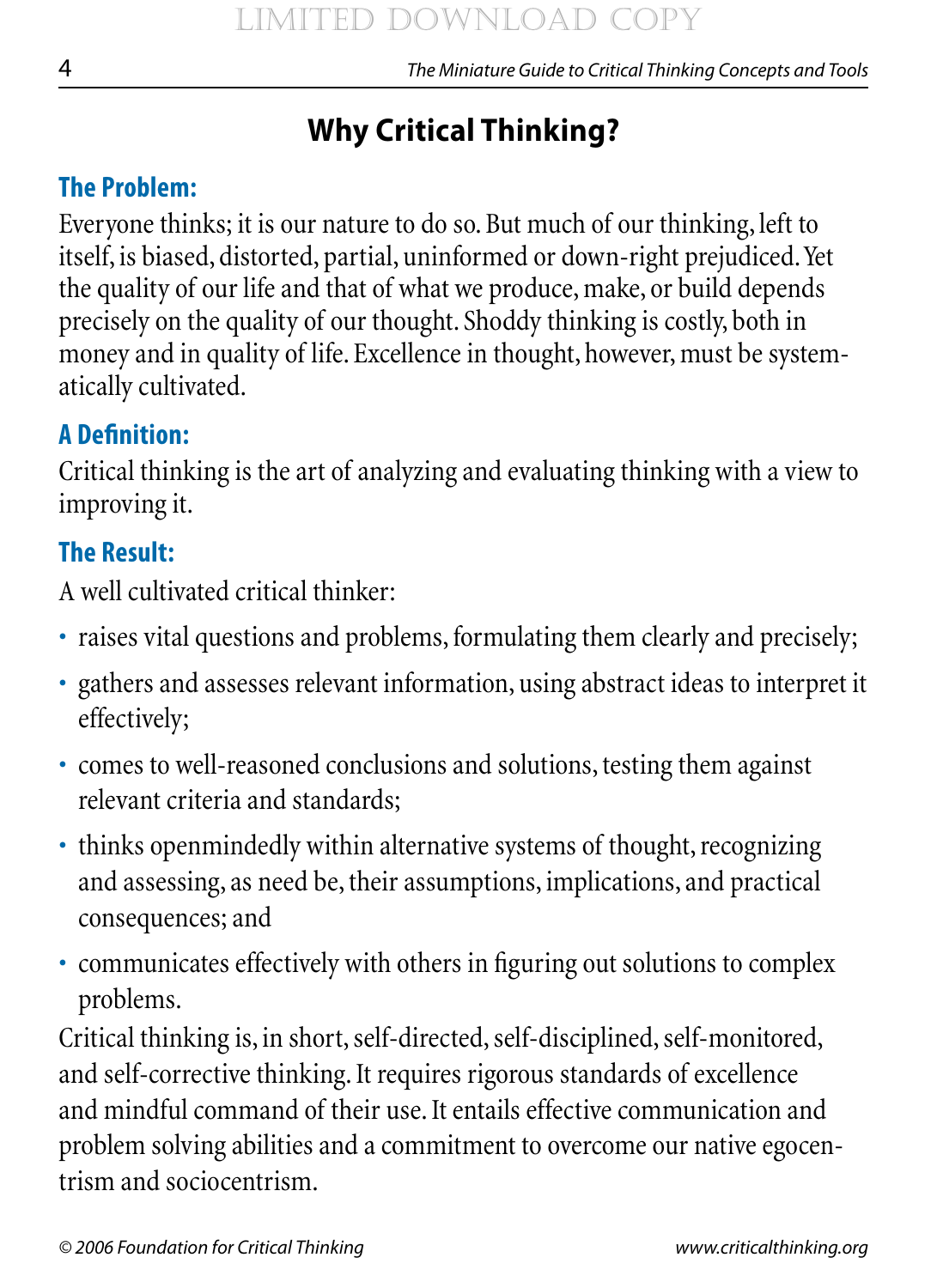*The Miniature Guide to Critical Thinking Concepts and Tools*

# **The Elements of Thought**

**Contract Contract Contract** 

| <b>Point of View</b><br>frame of reference,<br>perspective,<br>orientation          | <b>Purpose</b><br>goal,<br>objective                                               |  |
|-------------------------------------------------------------------------------------|------------------------------------------------------------------------------------|--|
| <b>Implications and</b><br><b>Consequences</b>                                      | <b>Question at issue</b><br>problem, issue<br>Elements<br>of                       |  |
| <b>Assumptions</b><br>presupposition,<br>taking for granted                         | <b>Information</b><br>Thought<br>data, facts,<br>observations,                     |  |
| <b>Concepts</b><br>theories,<br>definitions, axioms,<br>laws, principles,<br>models | experiences<br><b>Interpretation</b><br>and inference<br>conclusions,<br>solutions |  |

#### **Used With Sensitivity to Universal Intellectual Standards**

 $Clarity \rightarrow Accuracy \rightarrow Depth \rightarrow breadth \rightarrow Significance$ Precision Relevance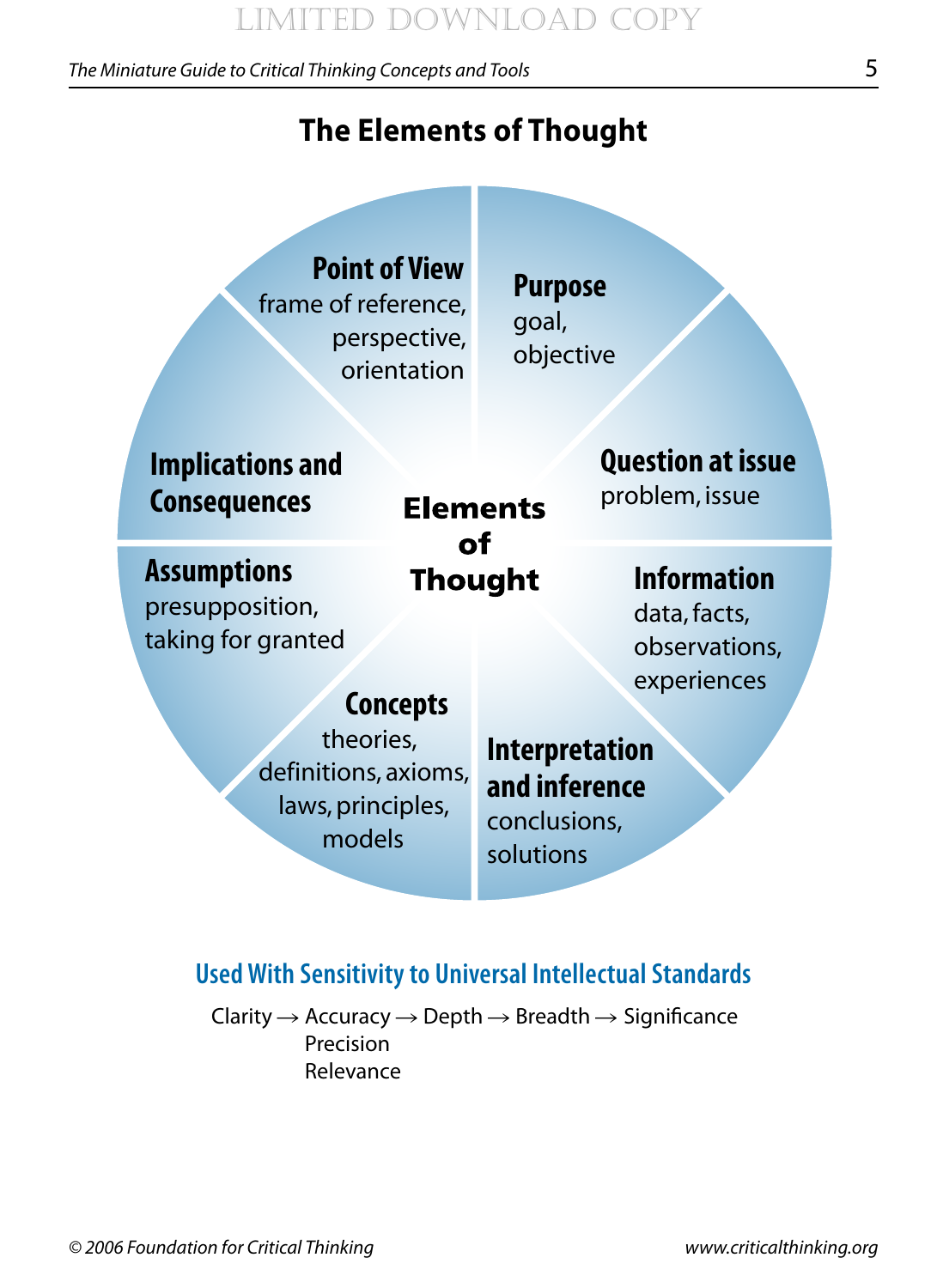#### ED DOWNLOAD

12 *The Miniature Guide to Critical Thinking Concepts and Tools*

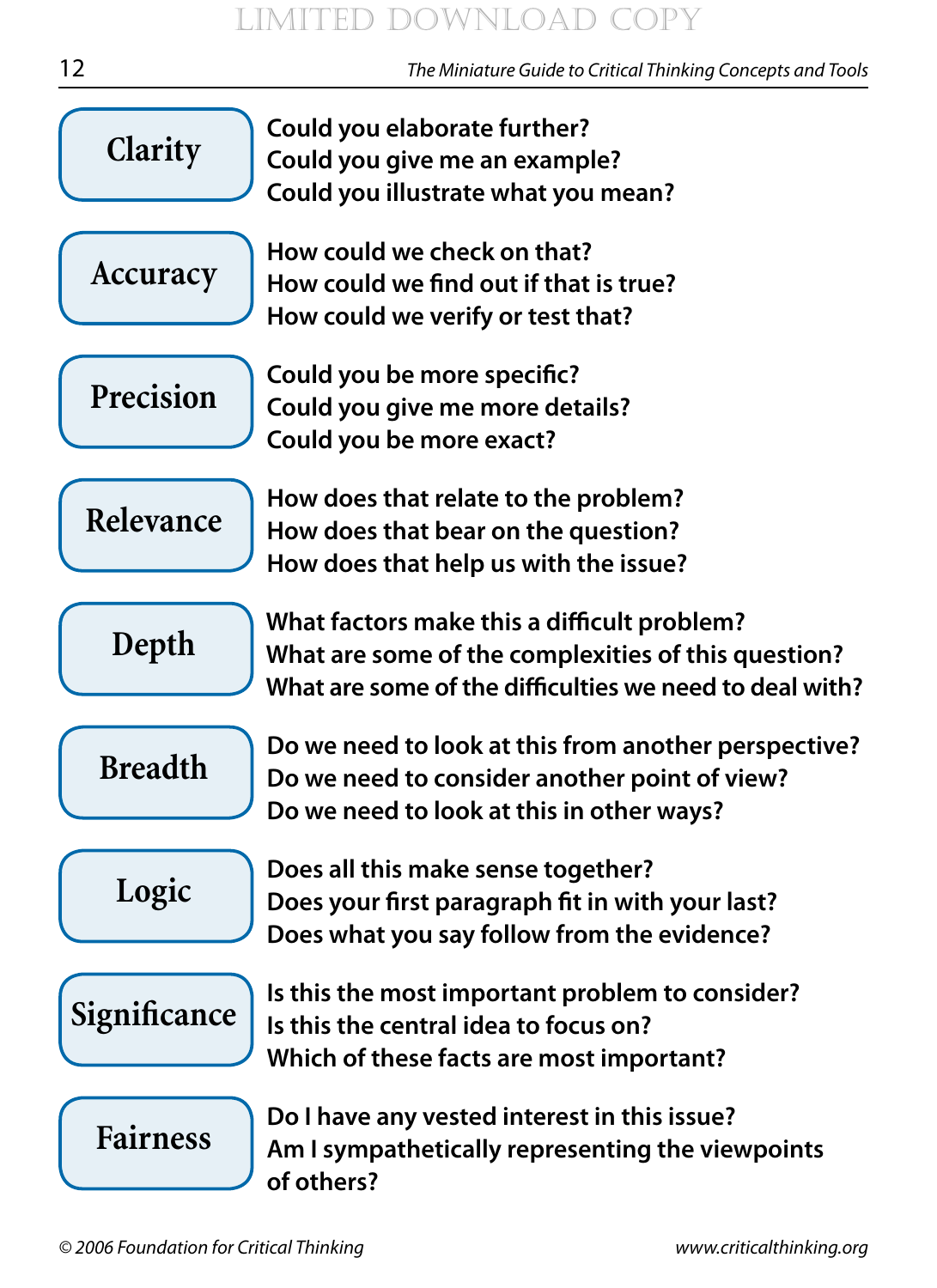